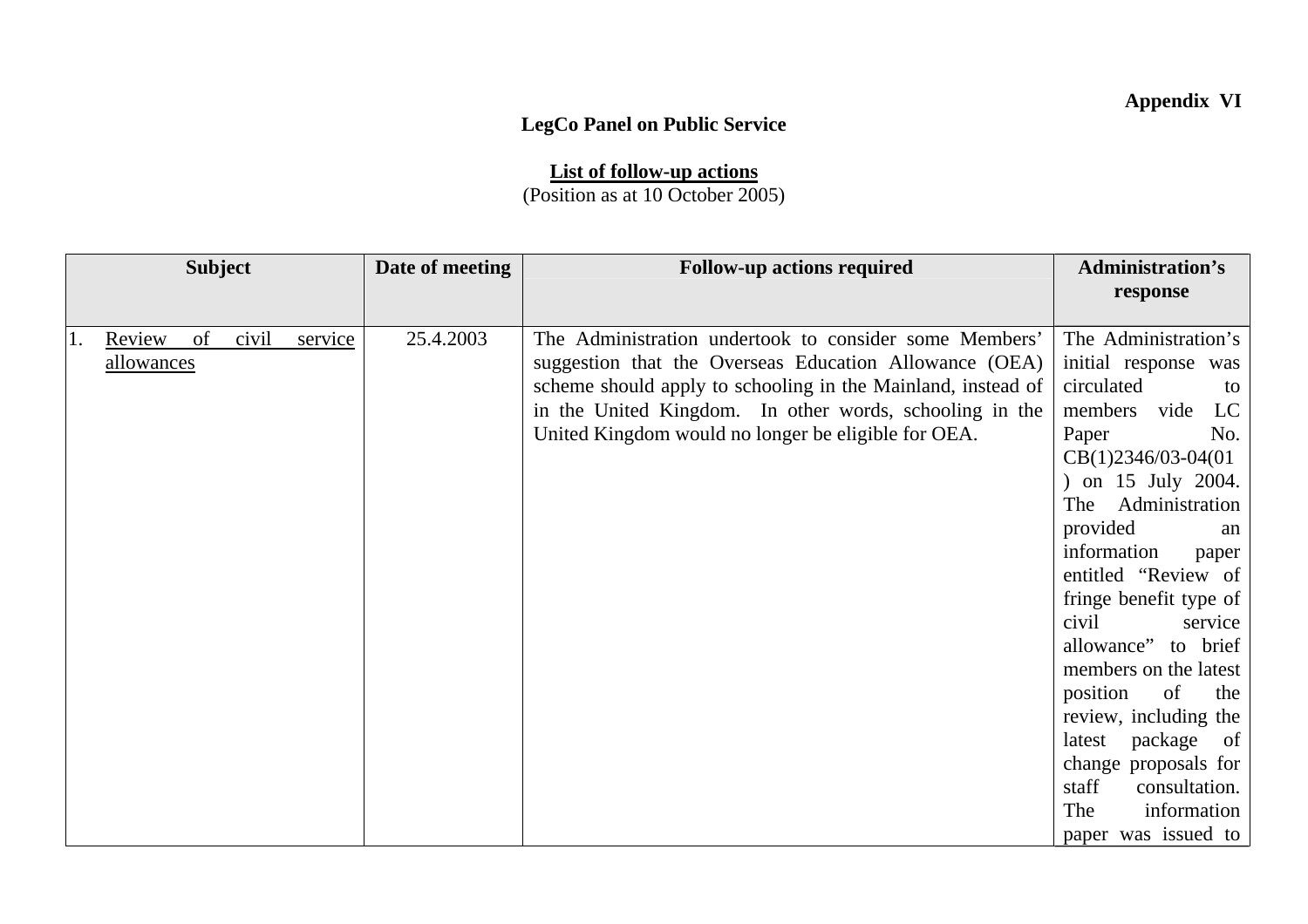|    | <b>Subject</b>                                                 | Date of meeting | <b>Follow-up actions required</b>                                                                                                                                                                                                                                                                                                                                                                                                                                                                   | <b>Administration's</b><br>response                                                                                                                     |
|----|----------------------------------------------------------------|-----------------|-----------------------------------------------------------------------------------------------------------------------------------------------------------------------------------------------------------------------------------------------------------------------------------------------------------------------------------------------------------------------------------------------------------------------------------------------------------------------------------------------------|---------------------------------------------------------------------------------------------------------------------------------------------------------|
|    |                                                                |                 |                                                                                                                                                                                                                                                                                                                                                                                                                                                                                                     | vide<br>members<br>LC<br>No.<br>Paper<br>$CB(1)2298/04-05$ on<br>22 September 2005.                                                                     |
| 2. | Service<br>Civil<br>Customer<br><b>Service Award Scheme</b>    | 21.12.04        | The Administration undertook to consider a member's<br>proposal of putting in place a new award scheme to commend<br>those retired civil servants who had participated in voluntary<br>and/or charitable activities after their retirement, and to<br>provide a paper to report the outcome to the Panel in due<br>course.                                                                                                                                                                          | The Administration's<br>response<br>was<br>circulated<br>to<br>members vide<br>LC<br>Paper<br>No.<br>CB(1)2008/04-05(02<br>) on 7 July 2005.            |
| 3. | Employment<br>of<br>non-civil<br>service contract (NCSC) staff | 18.4.05         | The Administration was requested to take the following<br>actions:<br>To review the policy governing the employment of<br>(a)<br>NCSC staff and provide written response to the<br>following motion passed at the Panel meeting:<br>"本事務委員會促請政府立即研究把長期<br>僱用的非公務員合約職位納入常額編制之<br>內,改為長期聘用,並在7月前提交研究結<br>果。"<br>(English translation)<br>"That this Panel urges the Government to<br>immediately study the inclusion of the posts filled by<br>non-civil service contract staff over a period of time | The Administration's<br>response to items (a)<br>to (e) was circulated<br>to members vide LC<br>Paper<br>No.<br>CB(1)1976/04-05(01<br>) on 4 July 2005. |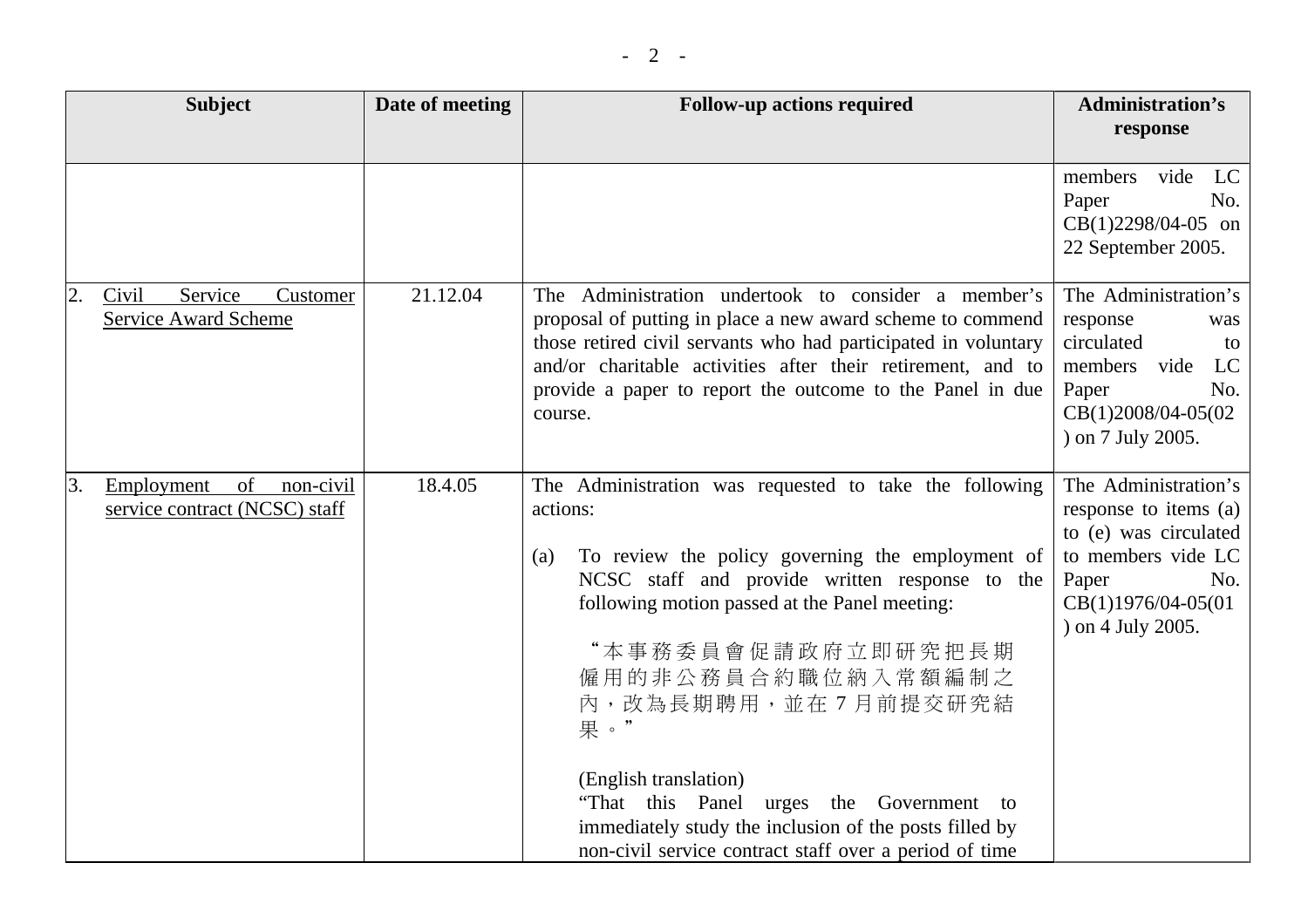| <b>Subject</b> | Date of meeting | <b>Follow-up actions required</b>                                                                                                                                                                                                                                                                                                                                                                                                                            | <b>Administration's</b><br>response |
|----------------|-----------------|--------------------------------------------------------------------------------------------------------------------------------------------------------------------------------------------------------------------------------------------------------------------------------------------------------------------------------------------------------------------------------------------------------------------------------------------------------------|-------------------------------------|
|                |                 | in the permanent establishment by converting them to<br>posts in respect of which appointment is offered on a<br>long-term basis, and to present the outcome of the<br>study before July."                                                                                                                                                                                                                                                                   |                                     |
|                |                 | In connection with item (a) above, to make reference to<br>(b)<br>the recent arrangements of the Hospital Authority for<br>offering appointment on a long-term basis to its contract<br>staff.                                                                                                                                                                                                                                                               |                                     |
|                |                 | To provide the list of NCSC posts by bureau/department.<br>(c)                                                                                                                                                                                                                                                                                                                                                                                               |                                     |
|                |                 | For each NCSC post, to provide the following<br>(d)<br>information:                                                                                                                                                                                                                                                                                                                                                                                          |                                     |
|                |                 | Which of the following three types of service needs<br>(i)<br>that the NCSC post was created for:<br>• To meet service need that was short-term or did<br>not require keeping staff on a long-term basis;<br>• To meet service need that required staff on a<br>part-time basis;<br>• To meet service need where the mode of delivery<br>of the service was under review or likely to be<br>changed.<br>(ii) For those NCSC posts which were created to meet |                                     |
|                |                 | service need where the mode of delivery of the<br>service was under review or likely to be changed, to<br>provide the target date for completing the review;                                                                                                                                                                                                                                                                                                 |                                     |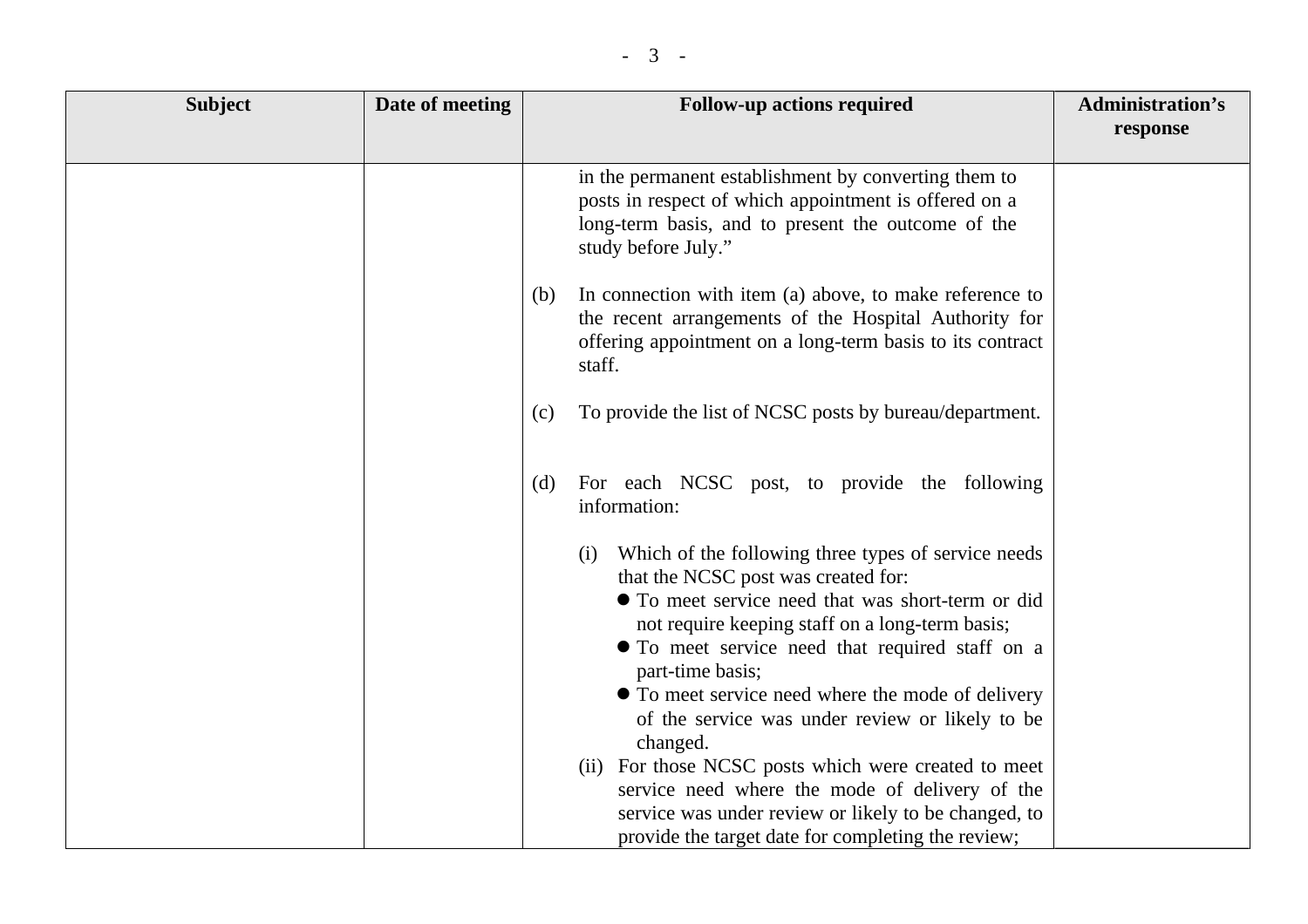| <b>Subject</b> | Date of meeting | <b>Follow-up actions required</b>                                                                                                                                                                                                                                                                                                                                                                                                                                                                                                                                                                                                                                                                         | <b>Administration's</b><br>response                                                                                                                                                                                                      |
|----------------|-----------------|-----------------------------------------------------------------------------------------------------------------------------------------------------------------------------------------------------------------------------------------------------------------------------------------------------------------------------------------------------------------------------------------------------------------------------------------------------------------------------------------------------------------------------------------------------------------------------------------------------------------------------------------------------------------------------------------------------------|------------------------------------------------------------------------------------------------------------------------------------------------------------------------------------------------------------------------------------------|
|                |                 | (iii) When the NCSC post was created and the planned<br>duration of the post (e.g. one year, two years, three<br>years); and<br>(iv) Length of the contract offered to the NCSC staff<br>occupying the post and years of service of the staff<br>concerned.<br>To provide a breakdown of the number and percentage<br>(e)<br>of NCSC staff with monthly salary below \$8,000 (e.g.<br>below \$3,000\$3,000 to 3,999, \$4,000 to \$4,999, and<br>\$5,000 to \$5,999, etc.) (Annex B to the paper provided<br>Administration<br>the<br>(LC)<br>Paper<br>No.<br>by<br>$CB(1)1248/04-05(03)).$<br>To provide the Panel with a regular update on the<br>(f)<br>employment of NCSC staff once every six months. | An update on the<br>employment<br>of<br>NCSC staff as at 30<br>June 2005 provided<br>by<br>the<br>Administration<br>was<br>circulated<br>to<br>LC<br>members vide<br>Paper<br>No.<br>$CB(1)2316/04-05(01)$<br>) on 28 September<br>2005. |